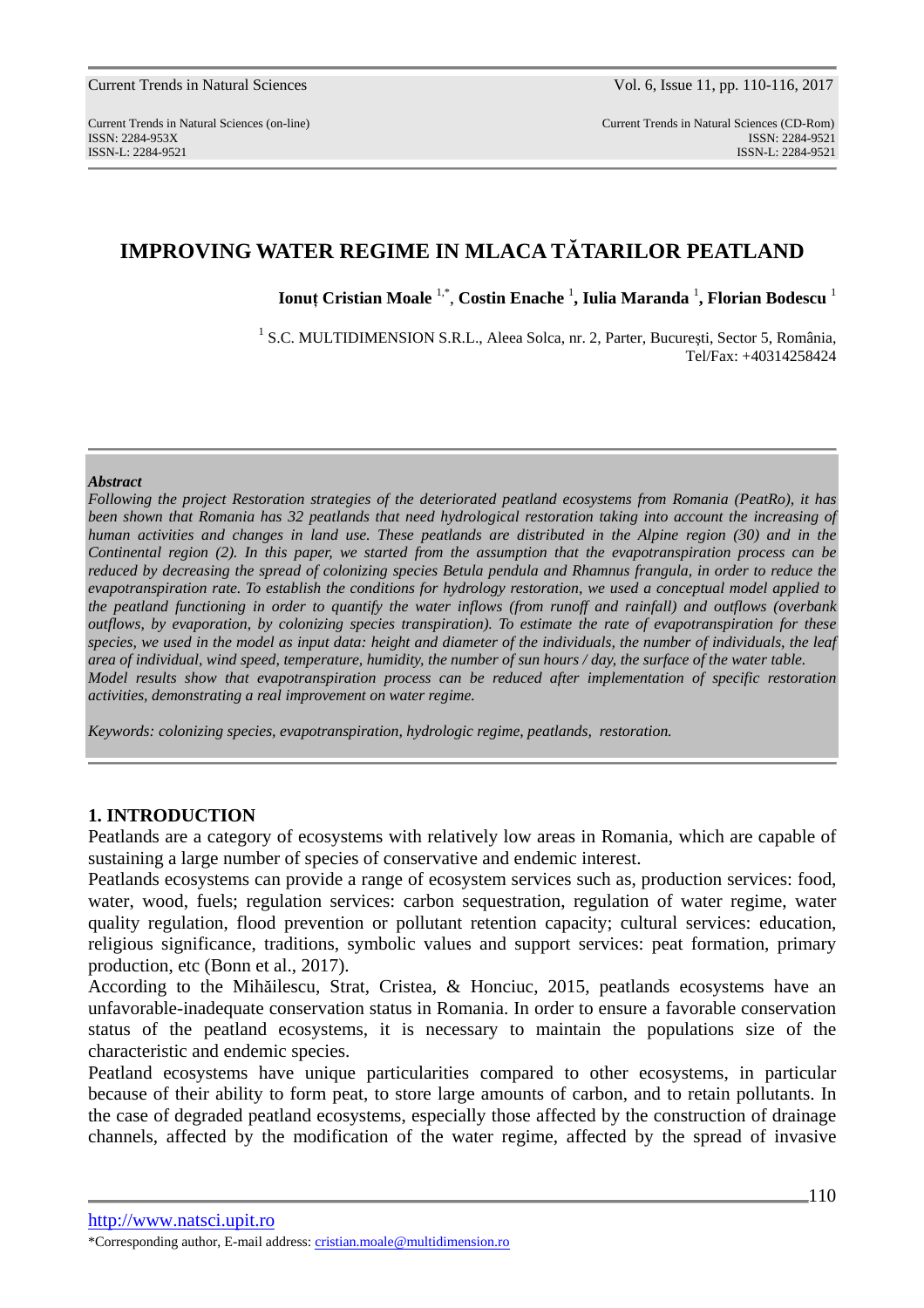species, affected by grazing or those affected by the peat exploitation, there was found a reduction in their capacity to form peat and to store carbon (Bonn et al., 2017).

In the case of drained peatlands, colonizing species may have an invasive character that can lead to a decrease in water level and to a increasing of the evapotranspiration rate. By increasing the spread area of the colonizing species may be affected characteristics species such as bryophytes (eg *Sphagnum magellanicum, Sphagnum centrale*), plant species (eg *Drosera rotundifolia, Carex nigra, Menyanthes trifoliata*, etc.) or animal species (*Emys orbicularis , Hyla arborea*).

## **2. MATERIALS AND METHODS**

Within the PeatRo project (Restauration strategies of the deteriorated peatland ecosystems from Romania), during 22.09-30.09.2017 has been carried out restoration activities at the ROSCI0112 Mlaca Tătarilor site by specialists from the Institute of Biology of the Romanian Academy, specialists from S.C. MULTIDIMENSION S.R.L and other volunteers (Restauration strategies of the deteriorated peatland ecosystems from Romania (PeatRo), 2017).

The protected area of Mlaca Tătarilor has an area of approximately 4 ha and is located in Sibiu county in the proximity of the locality Arpaşu de Sus, at an altitude of 548 m. Also this area was declared a site of community importance for habitat 7150 - Depressions of peat substrates of the *Rhynchosporion* and for the species *Emys orbicularis* and *Triturus cristatus* (Ministry of Environment, Water and Forests, 2016)

The restoration activities of the Mlaca Tătarilor peatland were:

- Manual extraction of *Betula pendula* and *Rhamnus frangula* individuals from the central area of the peatland

- Building an soil dam that blocked the drainage channel in the north-east area of the peatland

- Construction of a twigs dam that blocked the drainage channel in the north-west of the peatland

- Construction of a water redirection channel located in the south-eastern part of the peatland

- Blocking access to the peatland (to prevent grazing) (Restauration strategies of the deteriorated peatland ecosystems from Romania (PeatRo), 2017)

In this paper we started from the hypothesis according to which: The rate of evapotranspiration in the Mlaca Tătarilor peatland can be reduced by decreasing the spread area of the colonizing species *Betula pendula* and *Rhamnus frangula*. We present in Fig. 1 the input streams in peatland (precipitation water, surface water) as well as outflows from the peat (surface leakage, evaporation of water, transpiration of the colonizing species (*Betula pendula* and *Rhamnus frangula*)).

In order to estimate the evapotranspiration rate before and after the restoration activities, it was necessary to first estimate the transpiration rate of *Betula pendula* and *Rhamnus frangula* individuals and the rate of water evaporation before and after the restoration activities.

Estimation of the transpiration rate for *Betula pendula* and *Rhamnus frangula* individuals

To estimate the transpiration rate, it was necessary to first estimate the foliar surface of the individuals of *Betula pendula* and *Rhamnus frangula*.

For *Betula pendula* we considered: individuals with a diameter of 2, 5, 10, 20 cm, foliar surface/ individual  $(m<sup>2</sup>)$  for each diameter (Gorbon et al., 2003), estimated number of individuals in the peatland for each diameter. After we multiplied the foliar surface/individual  $(m<sup>2</sup>)$  for each diameter with the estimated number of individuals in the peatland for each diameter, we have obtained the foliar surface/ number of individuals of *Betula pendula* expressed in  $m<sup>2</sup>$  for each diameter. Thus, after I summarized the foliar surfaces for each diameter, we found the total foliar surface for all individuals of *Betula pendula*.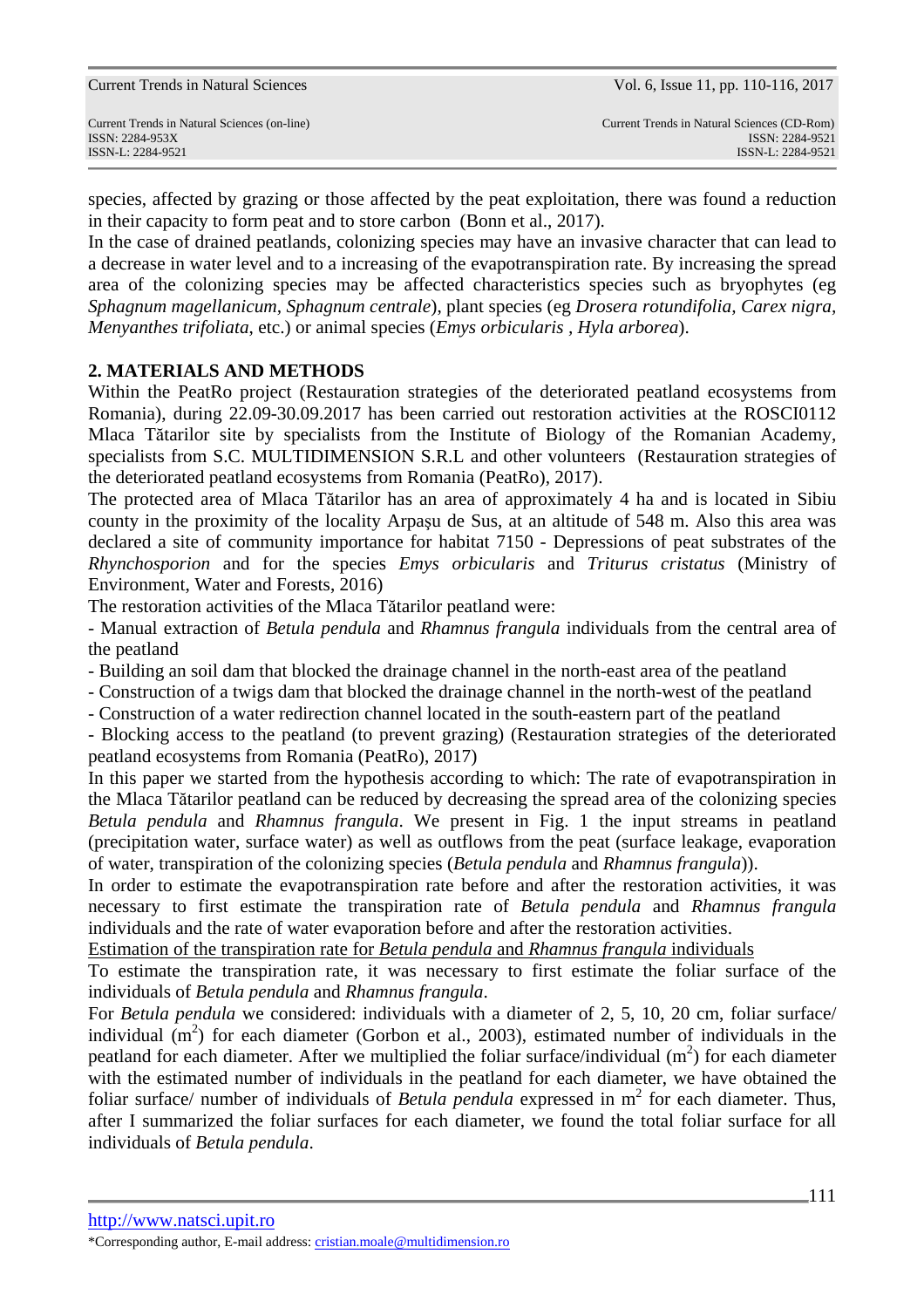Current Trends in Natural Sciences (on-line) Current Trends in Natural Sciences (CD-Rom) ISSN: 2284-953XISSN: 2284-9521 ISSN-L: 2284-9521 ISSN-L: 2284-9521



*Figure 1. The conceptual model applied to the protected area of the Mlaca Tătarilor* 

For *Rhamnus frangula* we considered: individuals with a diameter of 2.5 cm, foliar surface/ individual  $(m^2)$  for a diameter of 2.5 cm (Eschenbach and Kappen, 1996), estimated number of individuals in the peatland wich have a diameter of 2,5 cm. After we have multiplied the foliar surface/individual  $(m^2)$  with the estimated number of individuals in the petaland for a diameter of 2.5 cm, we have obtained the foliar surface / number of individuals of *Rhamnus frangula* expressed in  $m^2$ .

To estimate the transpiration rate of *Betula pendula* individuals: we multiplied the foliar surface/ number of *Betula pendula* individuals with the transpiration rate expressed in Kg H<sub>2</sub>O /m<sup>2</sup>/ day (Kramer and Kozlowski, 1979) and we obtained the transpiration rate for the individuals of *Betula pendula* at 5, 10, 15, 20, 25, 30 days. Also, the transpiration rate at the given day intervals is summed.

To estimate the transpiration rate of *Rhamnus frangula* indviduals: we multiplied the number of individuals of *Rhamnus frangula* with the transpiration rate expressed in Kg H<sub>2</sub>O/individual/day (Singh & Thompson, 1993) and we obtained the transpiration rate for individuals of *Rhamnus frangula* at 5, 10, 15, 20, 25 , 30 days. The transpiration rate for *Rhamnus frangula* at the given day intervals is also summed.

Estimating the evaporation rate of water before and after the restoration activities

To estimate the water evaporation rate before restoration, we used weather data (Weather archive in Făgăraş, 2016) for wind speed (m/s), temperature (degrees Celsius) and humidity (%) for 12 months of 2015.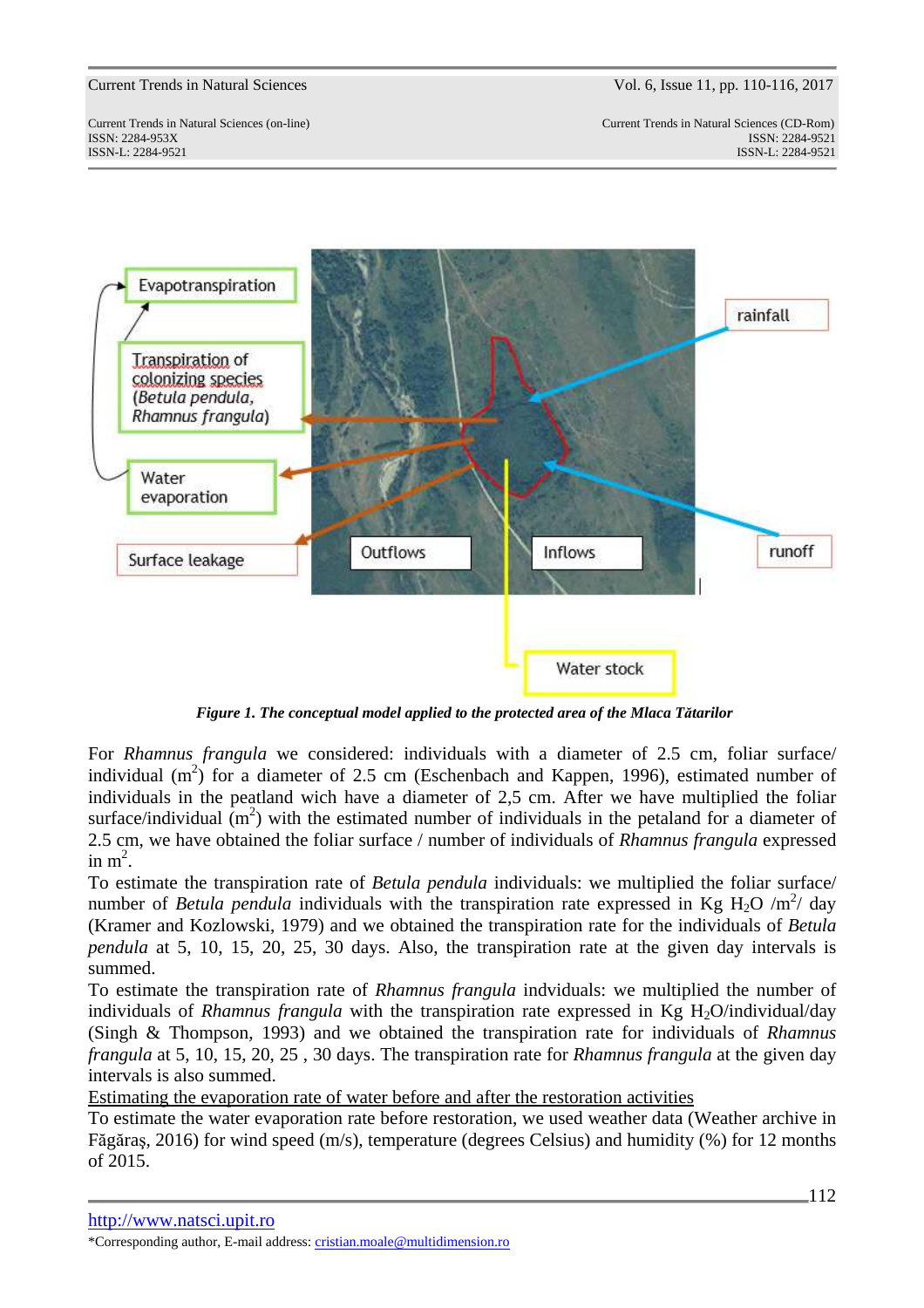Also, to find the number of hours of sunshine/day from 2015, we used a sunrise and sunset computer (Sunrise and sunset computer from world, 2016), and to find the evaporation rate of water (mm/day), we used monthly data on wind speed (m/s), temperature (degrees Celsius), humidity (%) and number of hours of sun/day that we entered in an evaporation calculator (Lenntech, 2016).

After we found the water evaporation expressed in  $mm/day$  we converted into liters/ $m^2$ . Also following field measurements with GPS we found out the surface water storage before and after the restoration. Thus, after multiplying the water evaporation rate (liters/ $m<sup>2</sup>$ ) with the surface water storage before and after the restoration, we found out the evaporation rate of water before restoration and after restoration for a period of 12 months.

Estimating the evapotranspiration rate before restoration and after restoration

To estimate the evapotranspiration rate before restoration for each month of the year, we summed up the transpiration rate of *Betula pendula* and *Rhamnus frangula* with the evaporation rate of water before restoration, and we obtained the evapotranspiration rate for each month of the year before the restoration activities. Also in the same way we calculated the evapotranspiration rate after restoration, but the transpiration rate for the two species we summed up with the evaporation rate of water after restoration. For the two evapotranspiration rates we converted from kg of water/month into  $m^3$  of water/month (Figure 4).

Calculations of the transpiration rate for the two species, some of the evaporation rate estimates and those for estimating the evapotranspiration rate were made in the Excel program (Report on the cost-benefit assessment of the restoration/reconstruction activities for all types of peatland ecosystems affected by draining Case study: Protected area Mlaca Tătarilor (ROSCI0112), 2016)



# **3. RESULTS AND DISCUSSIONS**

*Figure 2. Estimation the transpiration rate for individuals of Betula pendula and Rhamnus frangula*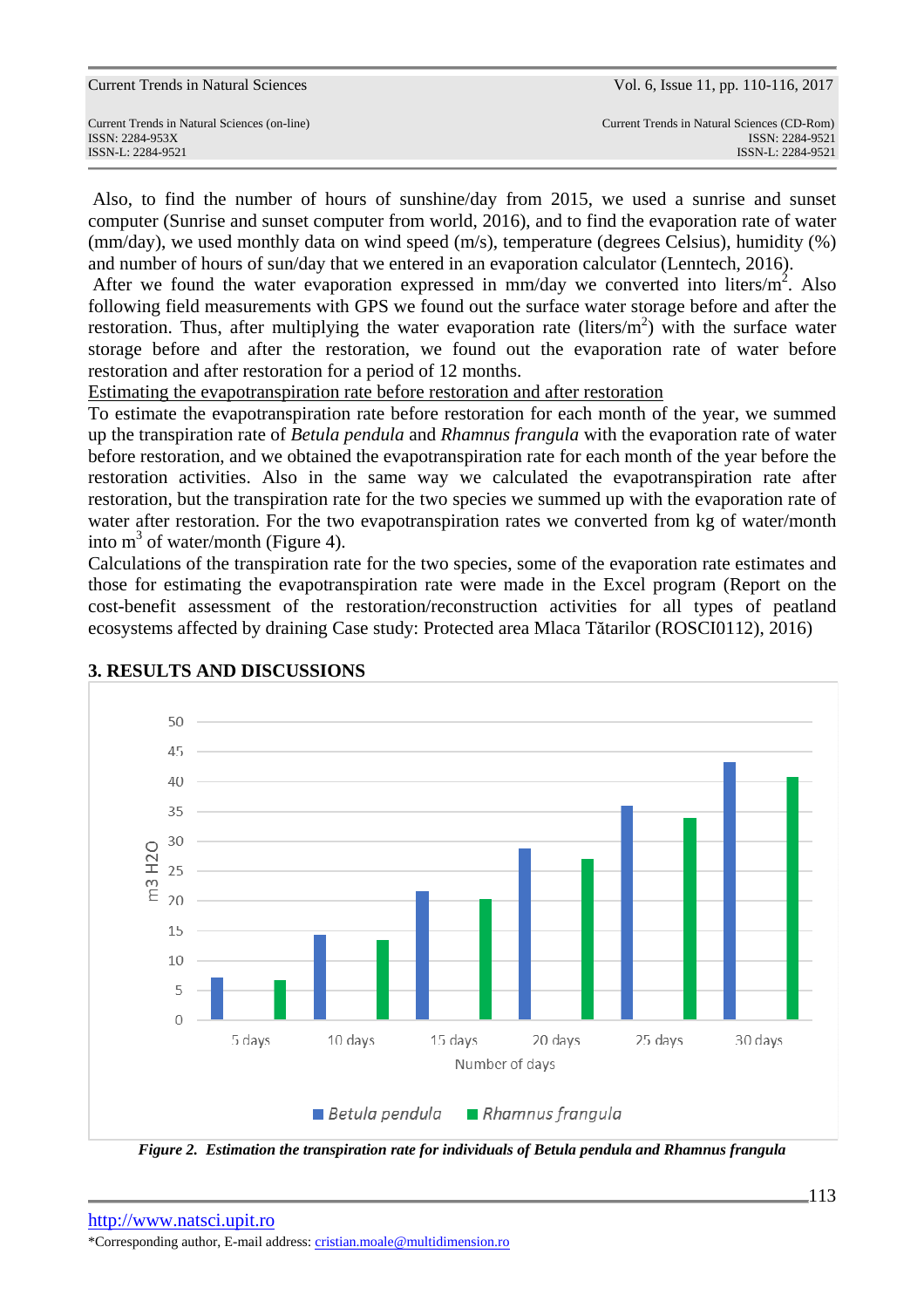Current Trends in Natural Sciences (on-line) Current Trends in Natural Sciences (CD-Rom) ISSN: 2284-953XISSN: 2284-9521 ISSN-L: 2284-9521 ISSN-L: 2284-9521





*Figure 4. Evapotranspiration rates in Mlaca Tătarilor peatland* 

The transpiration rates are expressed for a period of 30 days and are summed up. It can also be observed that the transpiration rate is higher for *Betula pandula* because this species has a transpiration rate of 0.240 Kg H2O/m<sup>2</sup>/day while *Rhamnus frangula* has a transpiration rate of 0.110 Kg /H2O/individual/day (Figure 2).

http://www.natsci.upit.ro \*Corresponding author, E-mail address: cristian.moale@multidimension.ro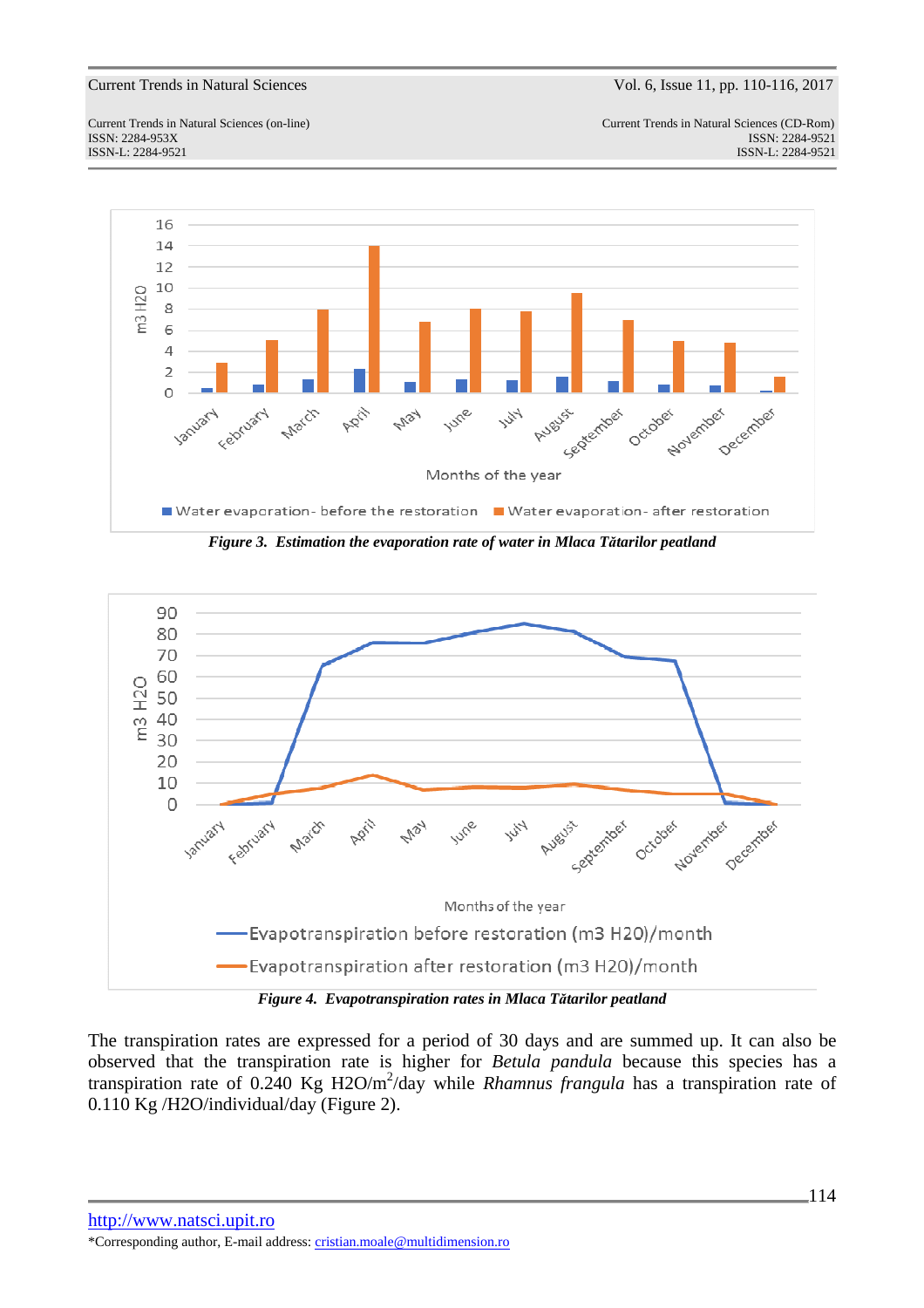Current Trends in Natural Sciences (on-line) Current Trends in Natural Sciences (CD-Rom)

Thus, in Figure 3, it can be seen that the water evaporation rate is higher after the restoration because the surface of the open water is  $8450 \text{ m}^2$  while before the restoration the surface of the open water was  $1400 \text{ m}^2$ .

Following the summation of the transpiration rate for individuals of *Betula pendula* and *Rhamnus frangula* over a period of 30 days and the rate of water evaporation before restoration, we obtained the evapotranspiration rate before restoration. In the case of the evapotranspiration rate after the restoration, we did the same. Thus, in Figure 4 it can be seen that the evapotranspiration rate has decreased by over 90% due to restoration activities.

## **4. CONCLUSIONS**

In the case of drainaged peatland ecosystems, it is recommended that their restoration be done by manual works with the help of specialists and volunteers.

By removing the colonizing species from the drained peatland ecosystems, the water regime will be restored and the necessary support for the development of the characteristic species will be ensured. It is important that after restoration work, to be implemented a monitoring program in order to see if

the peatland ecosytems are improving their state to a favorable conservation status.

It is also important for the local population to be informed about restoration activities, in order to be aware about the role of habitats and characteristic species in the provision of ecosystems resources and services.

Individuals of *Betula pendula* have a higher transpiration rate because the transpiration rate/ $m^2/day$ is higher than the individuals of *Rhamnus frangula*, and are individuals of different ages. The water evaporation rate is higher after the restoration activities, because the surface of the open water has been enlarged.

The hypothesis aceptance confirms that: the evapotranspiration process in the Mlaca Tătarilor peatland can be reduced by diminishing the spreading area of the colonizing species *Betula pendula* and *Rhamnus frangula –* improving signicantly the hydrological regim of the peatland.

### **5. REFERENCES**

- Bonn, A., Holden, J., Parnell, M., Worrall, F., Chapman, P.J., Evans, C.D., Termansen, M., Beharry-Borg, N., Acreman, M.C., Rowe, E., Emmett, B., Tsuchiya, A. (2017). *Ecosystem services of peat – Phase 1 Project code: SP0572*, *Defra, 1-3,* Retrieved May 14, 2017, from www.randd.defra.gov.uk
- Eschenbach, C., Kappen, L. (1996). *Leaf area index determination in an alder forest: a comparison of three methods*, *Journal of Experimental Botany, 47*, 1457-1462.
- Gorbon, N., Pinty, B., Verstraete, M., Widlowski, J.L., (2003). *Allometric Relationships of Selected European Tree Species, Institute for Environment and Sustainability EUR 20855 EN, EC Joint Research Centre, 8-14*
- Kramer, P., Kozlowski, T. (1979). *Physiology of Woody Plants, United States of America: Academic Press, Inc,* 409- 419. Retrieved May 06, 2017, from https://books.google.ro/books?hl=ro&lr=&id=yzOtjD7KA4kC&oi=fnd&pg=PP1&dq=kramer+p+kozlowski+the odore&ots=MKkOucE2lk&sig=0bBn5av5cRE5kmTNt5zZ0zTZILI&redir\_esc=y#v=onepage&q=kramer%20p
- %20kozlowski%20theodore&f=false Mihăilescu, S., Strat, D., Cristea, I., Honciuc, V. (2015). *Synthetic report of the conservation status of species and habitats of community interest in Romania,* Constanţa: Dobrogea.
- Singh, K.A., Thompson, F.B. (1993). *Effect of lopping on water potential, transpiration, regrowth, 14C-photosynthate distribution and biomass production in Alnus glutinosa*, *Tree Physiology, 15*, 197-199.
- \*\*\* *PLANUL DE MANAGEMENT AL ROSCI0122 MUNŢII FĂGĂRAŞ ŞI ROSPA0098 PIEMONTUL FĂGĂRAŞ.*  Retrived March 23, 2016, from http://www.mmediu.ro/app/webroot/uploads/files/2016-03-
	- 23\_Planul\_Management\_Muntii\_Fagaras\_Piemontul\_Fagaras.pdf
- *\*\*\* Restauration strategies of the deteriorated peatland ecosystems from Romania (PeatRo)*. (2017). Retrieved from http://www.ibiol.ro/peatro/rezultate.htm

<sup>\*</sup>Corresponding author, E-mail address: cristian.moale@multidimension.ro